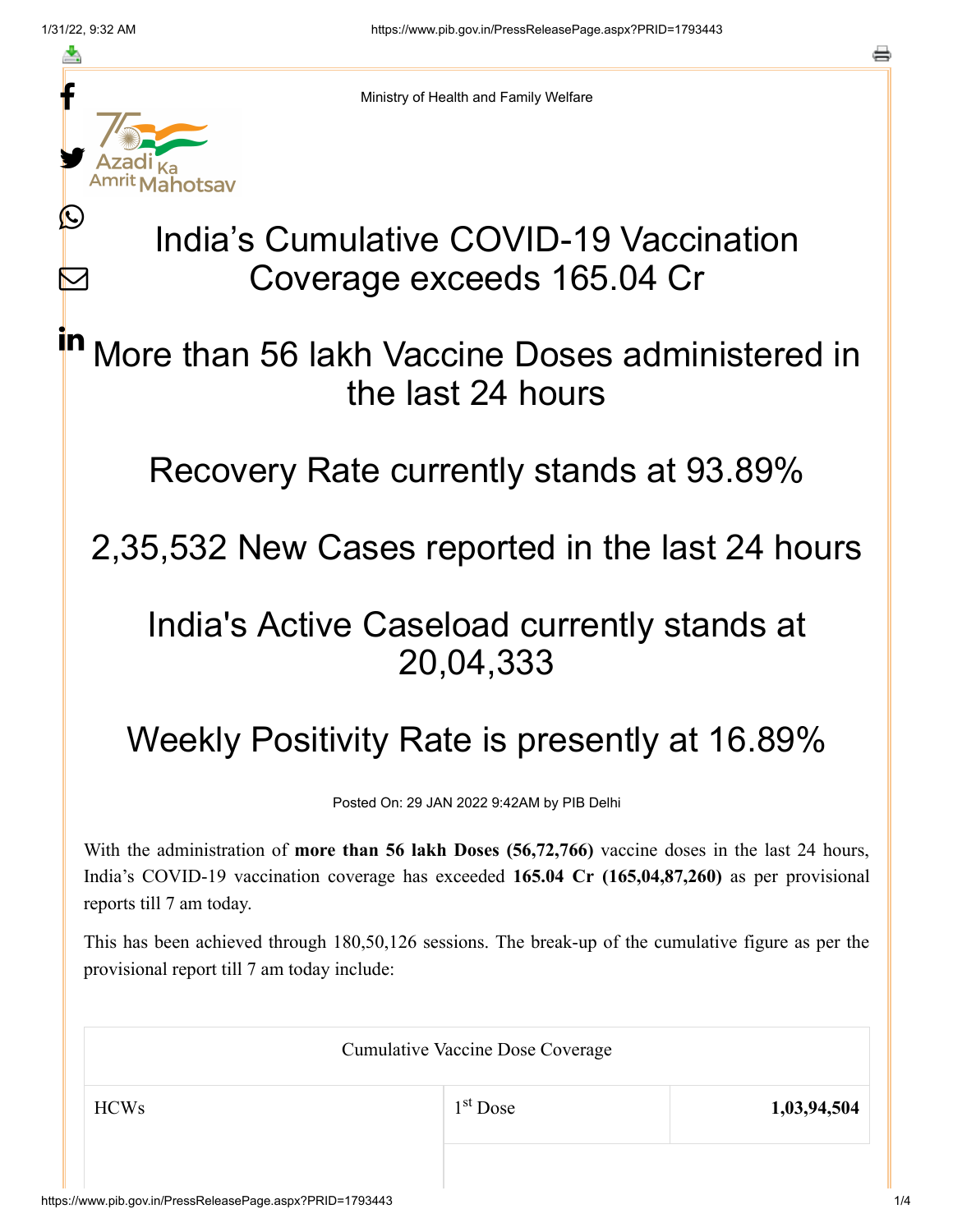|                             | $2nd$ Dose             | 98,51,506      |
|-----------------------------|------------------------|----------------|
| f                           | <b>Precaution Dose</b> | 31,80,245      |
| <b>FLWs</b>                 | $1st$ Dose             | 1,83,94,187    |
| C                           | $2nd$ Dose             | 1,72,01,841    |
|                             | <b>Precaution Dose</b> | 34,95,155      |
| in<br>Age Group 15-18 years | 1 <sup>st</sup> Dose   | 4,50,05,663    |
| Age Group 18-44 years       | 1 <sup>st</sup> Dose   | 53,87,78,260   |
|                             | $2nd$ Dose             | 39,97,30,894   |
| Age Group 45-59 years       | $1st$ Dose             | 19,98,71,411   |
|                             | $2nd$ Dose             | 16,97,87,806   |
| Over 60 years               | 1 <sup>st</sup> Dose   | 12,45,81,342   |
|                             | $2nd$ Dose             | 10,58,53,403   |
|                             | <b>Precaution Dose</b> | 43,61,043      |
| <b>Precaution Dose</b>      |                        | 1,10,36,443    |
| Total                       |                        | 1,65,04,87,260 |

**3,35,939** patients have recovered in the last 24 hours and the cumulative tally of recovered patients (since the beginning of the pandemic) is now at **3,83,60,710.**

Consequently, India's recovery rate stands at **93.89%.**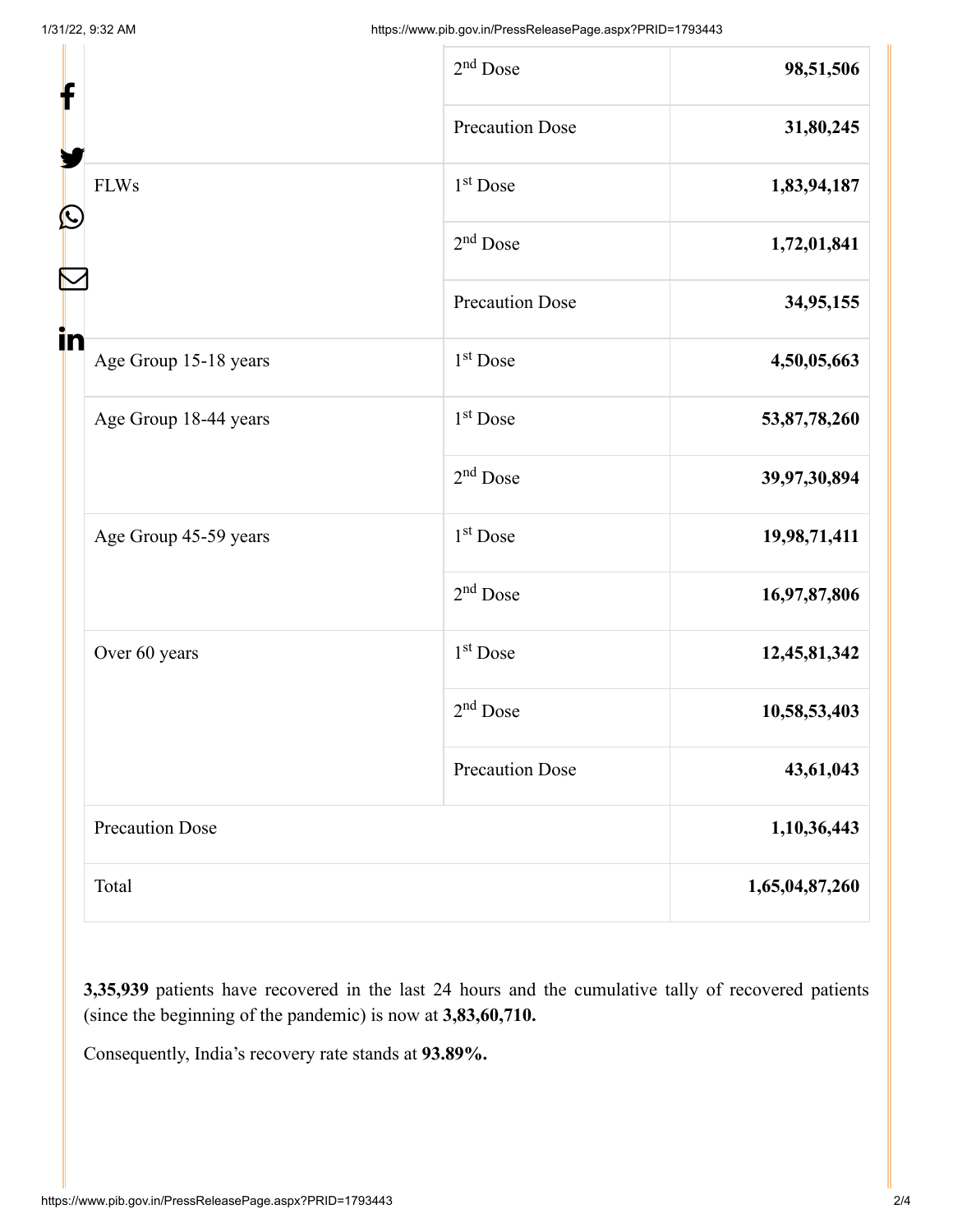1/31/22, 9:32 AM https://www.pib.gov.in/PressReleasePage.aspx?PRID=1793443



**12,35,532 new cases** were reported in the last 24 hours.



India's Active Caseload is presently at **20,04,333.** Active cases constitute **4.91%** of the country's total Positive Cases**.**



The testing capacity across the country continues to be expanded. The last 24 hours saw a total of **17,59,434** tests being conducted. India has so far conducted over **72.57 Cr (72,57,74,705**) cumulative tests.

While testing capacity has been enhanced across the country, **Weekly Positivity Rate** in the country currently **stands at 16.89%** and the **Daily Positivity rate also reported to be 13.39%.**